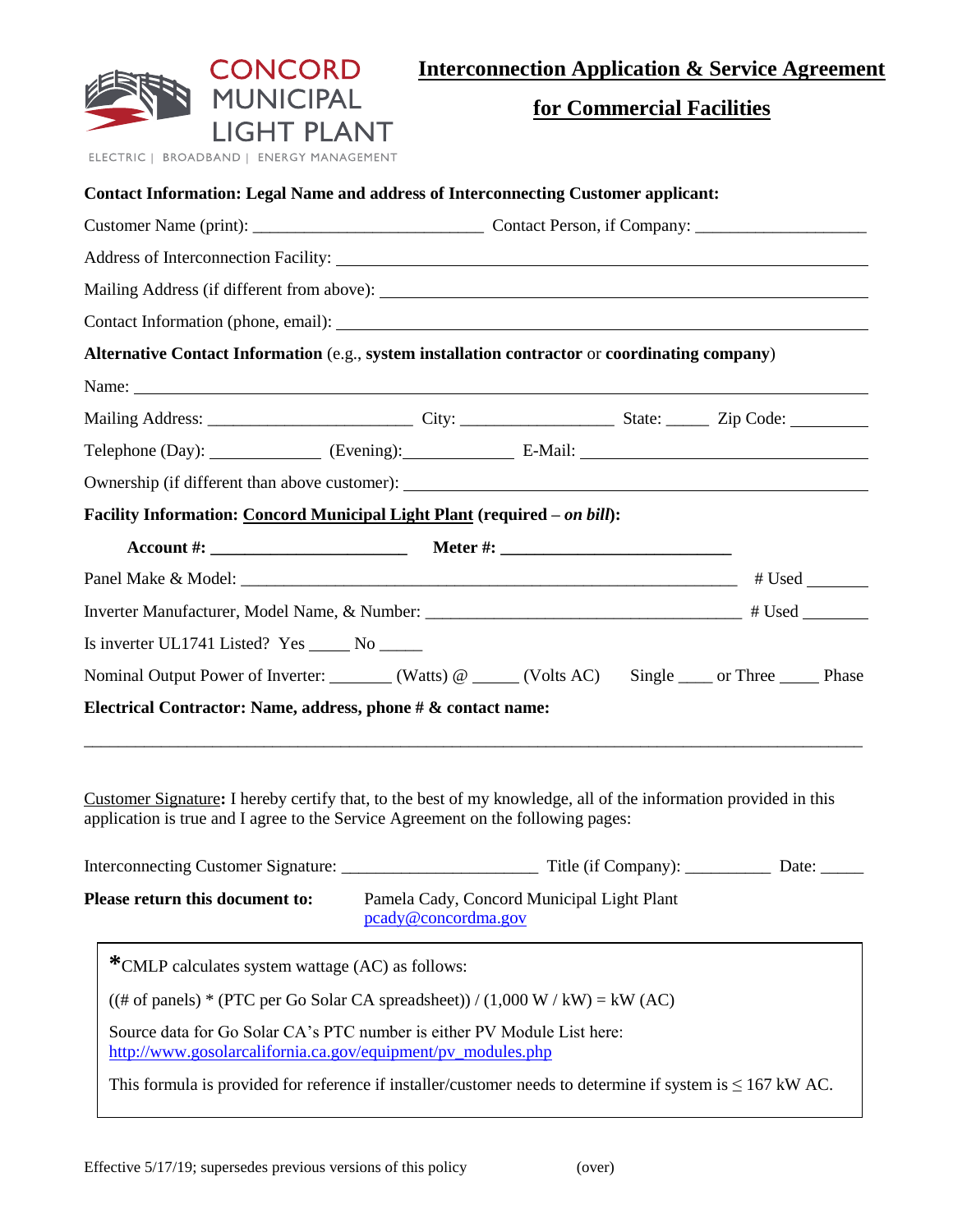Documents Required for Commercial Solar Photovoltaic (PV) Panel Installation Approval Request:

- 1) Residential Interconnection Application (see previous page)
- 2) Residential Interconnection Application Signature Pages (p 2 -3) Note: Installer & Interconnecting Customer initials are required on page 3 if Energy Storage is being installed. All other signature lines on pages 2 -3 are for CMLP use only.
- 3) Interconnection Service Agreement (see following pages 4-7)
- 4) Wiring Diagram
- 5) Cut Sheets for All Equipment (Solar PV Panels & Inverters (+ energy storage equipment if applicable))
- 6) Residential Net Metering Policy Acknowledgement
- 7) If requesting CMLP rebate:
	- a. CMLP Solar PV Rebate Application
	- b. CMLP Solar PV Rebate Terms & Conditions
- 8) If requesting MLP Solar Program Rebate: (solar installations of 25 kW DC or less are eligible)
	- a. MLP Solar Program Rebate Application
	- b. MLP Solar Program Participant's Agreement
	- c. Proof of Property Ownership (tax bill or copy of deed)
- 9) Copy of Resident/System Installer Contract (if requesting CMLP or MLP Solar Program Rebate)
- 10) Azimuth and shading requirements must be met if requesting MLP Solar Program Rebate
- 11) Solar production meter requirements must be met if requesting MLP Solar Program Rebate.

For questions, please contact Pamela Cady at [pcady@concordma.gov](mailto:pcady@concordma.gov) or (978) 318-3149.

## **Approval to INSTALL Facility (For CMLP use only) – Electric Generating Equipment**

Installation of the Facility is approved contingent upon the terms and conditions of this Agreement, and agreement to any system modifications, if required (Are system modifications required? Yes \_\_ No\_\_\_ ).

| <b>CMLP</b> Engineer's Signature: | Title: | Date: |
|-----------------------------------|--------|-------|
|                                   |        |       |
| <b>CMLP</b> Director's Signature: | Title: | Date: |

Explanation of Modifications, if any:

## **Approval to OPERATE Facility (For CMLP use only) – Electric Generating Equipment**

Operation of the Facility is approved contingent upon the terms and conditions of this Agreement, and agreement to any CMLP or customer system modifications, if required.

| <b>CMLP Si</b><br><del>. .</del><br>Signature:<br>⊥itle: | Jate |
|----------------------------------------------------------|------|
|----------------------------------------------------------|------|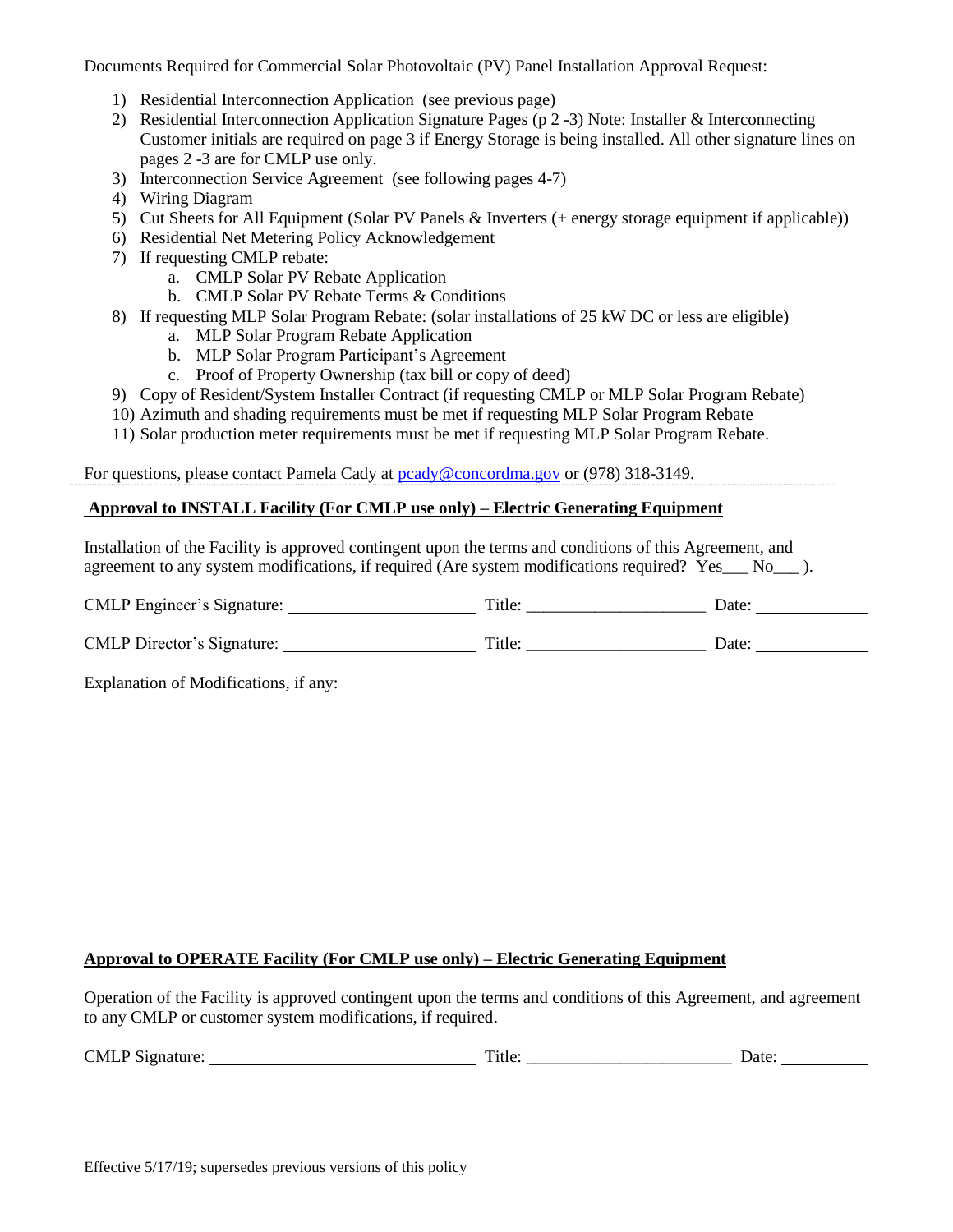| <b>Addition of battery storage system:</b>                                                                                                                                                                          |                                                                                  |  |
|---------------------------------------------------------------------------------------------------------------------------------------------------------------------------------------------------------------------|----------------------------------------------------------------------------------|--|
|                                                                                                                                                                                                                     | Interconnecting Customer Initials: ___________________ Date: ___________________ |  |
|                                                                                                                                                                                                                     |                                                                                  |  |
| Approval to INSTALL Facility (For CMLP use only) – Energy Storage System                                                                                                                                            |                                                                                  |  |
| Installation of the Facility is approved contingent upon the terms and conditions of this Agreement, and<br>agreement to any system modifications, if required (Are system modifications required? Yes ___ No___ ). |                                                                                  |  |
| CMLP Engineer's Signature: Title: Date: Date:                                                                                                                                                                       |                                                                                  |  |

# **Approval to OPERATE Facility (For CMLP use only) – Energy Storage System**

| <b>CMLP</b><br>$\sim$<br>чилите.<br>עור | –…<br>ritle.         | Jate |
|-----------------------------------------|----------------------|------|
| .<br>$-$                                | $\sim$ $\sim$ $\sim$ | .    |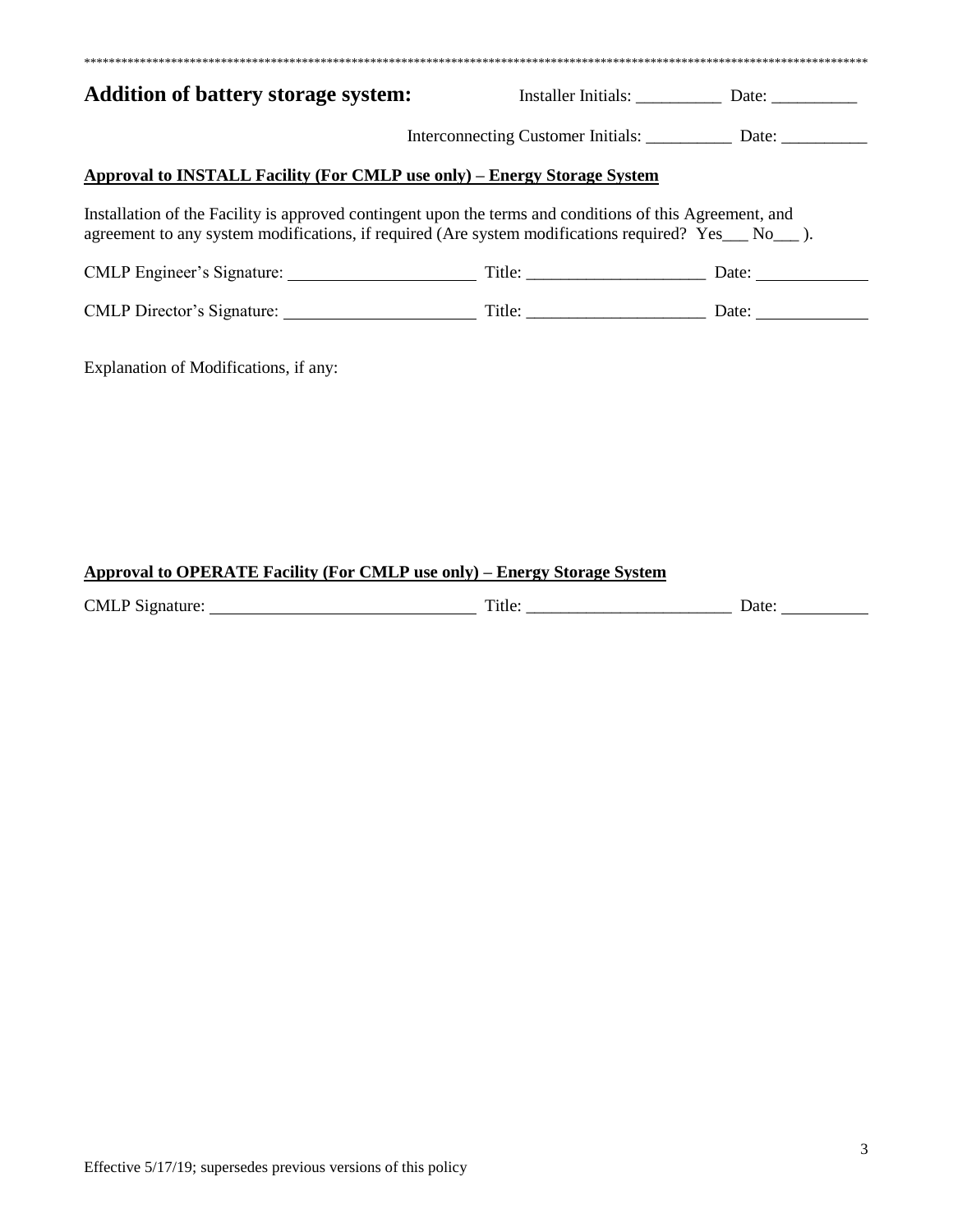# **Commercial Generator Interconnection – Service Agreement**

These terms and conditions set forth interconnection requirements, equipment specifications, and metering arrangements for commercial customers who may choose self-generation of electric energy using photovoltaic (PV), wind, or co-generation electric generating equipment.

# 1) **Installation Requirements.**

- a. The PV project electrical work must be performed by a Massachusetts licensed electrician**.**
- b. The PV project must be installed according to the manufacturer's instructions and in compliance with all applicable codes and standards, including:
	- i. Local, state, and/or federal building and electrical laws, codes and practices.
	- ii. All pertinent permits and inspections must be obtained and copies kept on file as may be required by local codes and/or state law. This includes, but is not limited to, permits that may be required by the Town of Concord's Building Department. The Interconnecting Customers or his/her installation contractor is responsible for contacting the Building Department to assure permits, if necessary, are obtained.
- 2) **Interconnection and Operation.** The Interconnecting Customer may operate the electricity generation equipment, henceforth defined as "Facility," and interconnect with Concord Municipal Light Plant's electrical system only after the Facility's wiring is inspected by the Town of Concord's Electrical Inspector and after approval for the interconnection has been given by an authorized Concord Municipal Light Plant (also referred to henceforth as "CMLP") employee.
- 3) **Right of Inspection.** Concord Municipal Light Plant may, upon reasonable notice and at a mutually convenient time, conduct an inspection of the Facility to ensure that all equipment has been appropriately installed and all electrical connections have been made in accordance with Concord Municipal Light Plant policy. At the Facility, CMLP representatives shall identify themselves to the Interconnecting Customer's representative, state the object of their visit, and conduct themselves in a manner that will not interfere with the construction or operation of the Facility. Concord Municipal Light Plant has the right to refuse to connect the Facility in the event of improper Facility installation or if documentation for same is incomplete.
- 4) **Safe Operation and Maintenance.** The Interconnecting Customer shall be fully responsible to operate, maintain, and repair the Facility.
- 5) **Access and Control.** Concord Municipal Light Plant and other emergency personnel shall have access at all times to the outside-located, unlocked disconnect switch for the Facility. CMLP will have control such that it may open or close the required meter socket bypass.
- 6) **Disconnection.** The Customer shall be required to install a manual disconnect located on the line side, within 10 feet of the meter, and outside of any buildings on the property. Concord Municipal Light Plant may temporarily disconnect the Facility for planned or emergency work on Concord Municipal Light Plant's electrical system.
- 7) **Metering.** All Facilities approved under this Agreement are required to meet the following conditions. a. The Interconnecting Customer shall furnish and install a meter socket, if necessary, and wiring in accordance with Massachusetts Electrical Code. If applying for an MLP Solar Program Rebate, Locus production meter LGate120-LTEx-ENE must be installed.
	- b. If the customer desires net metering for systems such as PV, Wind, or Co-gen, these systems will require a meter which measures electricity flow both to the customer (delivered) and back to the CMLP system (received). The Concord Municipal Light Plant will supply and install the meter within ten business days of Concord Municipal Light Plant and Wiring Inspector authorization for Interconnection and Operation.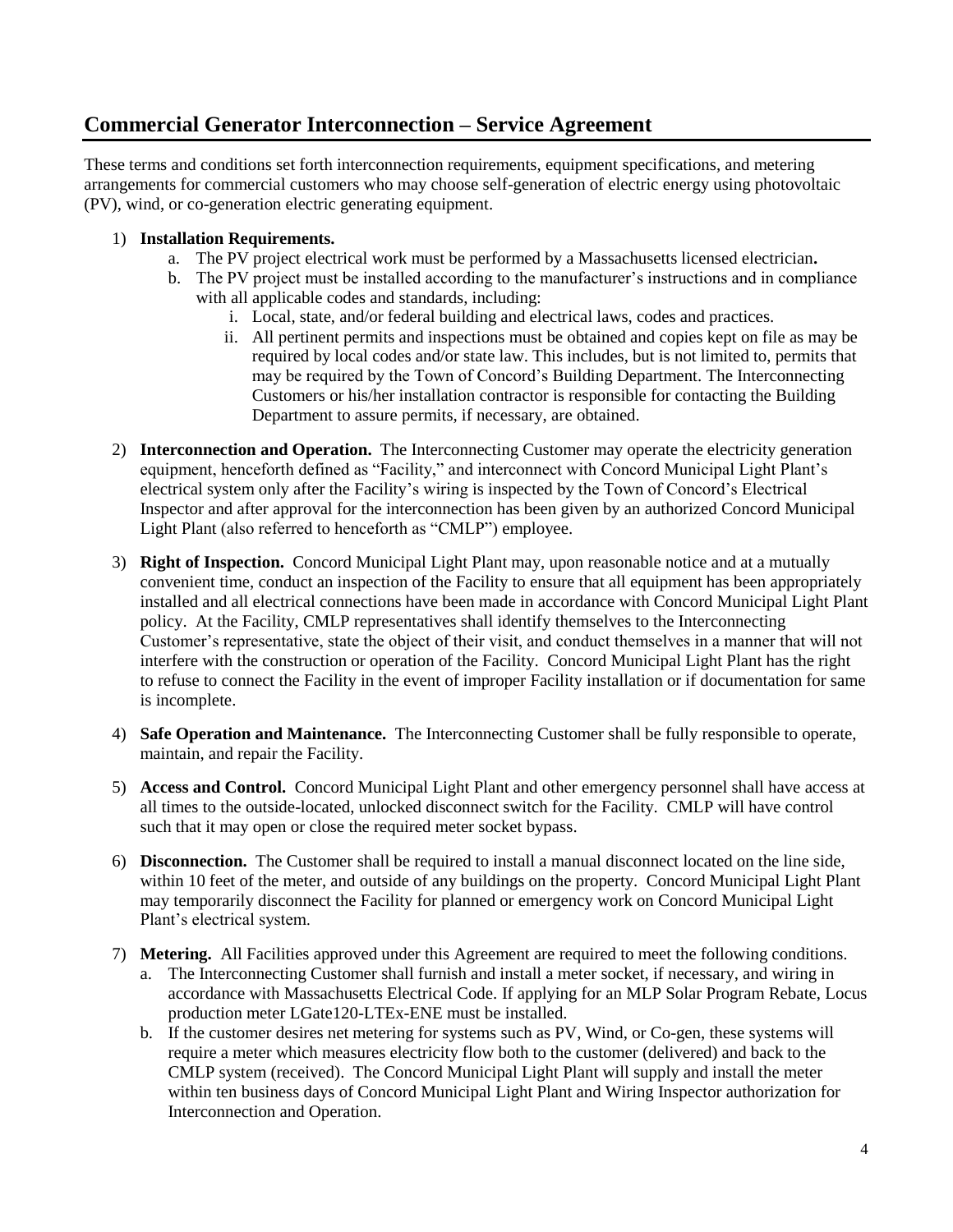- c. The generating facility must be inverter-based.
- d. If a single-phase Customer-Generating Facility is to be connected to a transformer center tap neutral of a 240 volt service, the addition of the Customer-Generating Facility shall not create an imbalance between the two sides of the 240 volt service of more than 20% of nameplate rating of the service transformer.
- e. If, at any time, any metering equipment is found to be inaccurate by a margin greater than that allowed under applicable criteria, rules, and standards, CMLP shall cause such metering equipment to be made accurate or replaced. The cost to repair or replace the meter shall be borne by CMLP. Meter readings for the period of inaccuracy shall be adjusted so far as the same can be reasonably ascertained; provided, however, no adjustment prior to the beginning of the preceding month shall be made except by agreement of the Parties. Each Party shall comply with any reasonable request of the other concerning the sealing of meters, the presence of a representative of the other Party when the seals are broken and the tests are made, and other matters affecting the accuracy of the measurement of electricity delivered from the Facility. If either Party believes that there has been a meter failure or stoppage, it shall immediately notify the other.

#### 8) **Net Metering. All Facilities approved under this Agreement qualify for net metering, as approved by Concord Municipal Light Plant.**

- a. **Definition.** "Net metering" means a system of metering electricity in which CMLP credits Customer generation which migrates to the CMLP distribution system when generation is greater than consumption at the Customer location.
- b. **General Provisions**
	- i. CMLP will offer net metering to customers who generate electricity on the Customer's side of the meter if a review by CMLP determines that the amount of electricity projected to migrate to the distribution system does not exceed the capacity of the transformer serving the Interconnecting Customer, and does not adversely impact the CMLP distribution system in any other way. If the amount of electricity projected to migrate to the distribution system does exceed the capacity of the transformer, and the Customer wishes to be provided net metering, CMLP will offer the Customer the option of paying for the purchase, installation, replacement or modification of the equipment necessary to accommodate the projected flows of solar electricity to the distribution system.
	- ii. This policy is intended for use at non-residential properties only.
	- iii. The Customer is solely responsible for securing and complying with all local permitting processes including zoning, electrical, building inspection, and any and all other special permits that may be required.
	- iv. Eligible generating sources include, but are not limited to: solar, wind, and micro-turbine units which simultaneously generate electricity and recover heat.
	- *v. Traditional gasoline or natural gas fired portable or permanently mounted emergency generators are explicitly excluded from this policy.*
- c. **Price Credits.** The price paid by CMLP for electricity produced by the Customer-Generating Facility may vary with the type of generating facility at the discretion of CMLP. Please see our actual General Service Net Meter rates at [http://www.concordnet.org/528/Rates.](http://www.concordnet.org/528/Rates)

## 9) **Requirements for Inverter-Based Installations**

- a. CMLP's distribution circuits generally operate with automatic re-closers, which activate following a trip without regard to whether the Facility is keeping the circuit energized. The Interconnecting Customer is responsible for protecting their equipment from being re-connected out of synch with CMLP's system.
- b. All electrical equipment must be new (with the exception of reconditioned meters recertified to meet accuracy standards), Underwriters Laboratory (UL) listed, and compliant with Institute of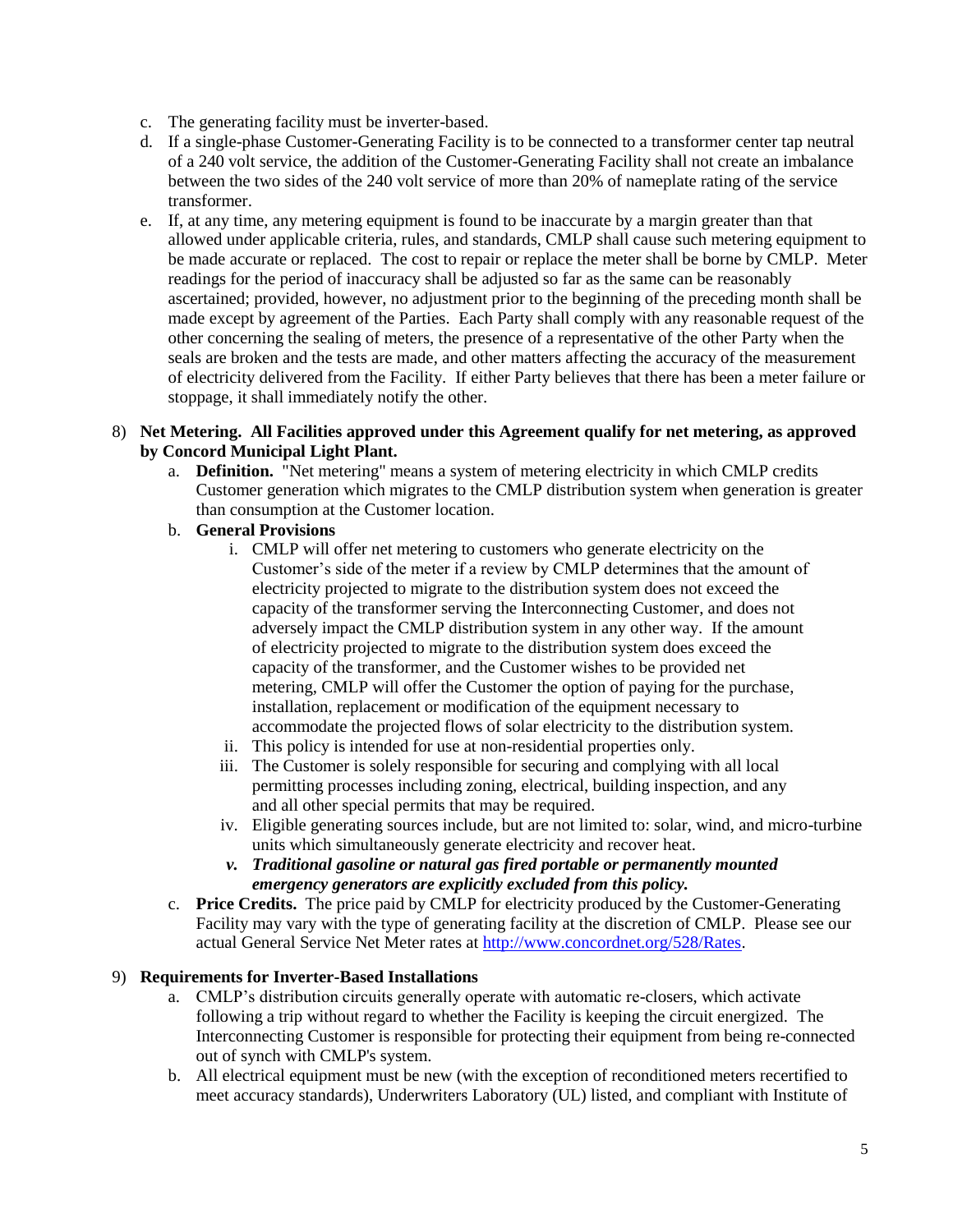Electrical and Electronics Engineers (IEEE) standards, or other nationally recognized testing laboratory standards (e.g. CSA, ETL, TUV, etc.)

- c. For Facilities that utilize photovoltaic (PV) technology:
	- a. it is required that the system be installed in compliance with IEEE Standard 929-2000, "IEEE Recommended Practice for Utility Interface of (PV) Systems" or the applicable updated standard.
	- b. All photovoltaic modules must be certified by a nationally recognized testing laboratory as meeting the requirements of the UL Standard 1703 or the applicable updated standard.
	- c. The inverter shall meet the Underwriters Laboratories Inc. Standard UL 1741 SA, "Advanced Distributed Energy Resource Testing," and the requirements of IEEE 1547, or the applicable updated standards.
	- d. Exception: UL is not required, but is recommended, for PV projects operating at less than 30 volts.
- d. For Facilities that utilize wind technology or other direct current energy sources and employ inverters for production of alternating current, the inverter shall meet the Underwriters Laboratories Inc. Standard UL 1741, "Static Inverters and Charge Controllers for Use in Photovoltaic Power Systems" or the applicable updated standard. Based on the information supplied by the Interconnecting Customer, if CMLP determines the inverter is in compliance with UL 1741, the Interconnecting Customer's request for interconnection will be approved.
- e. The following information must be submitted by the Interconnecting Customer for review and acceptance by CMLP prior to CMLP approving the Interconnecting Customer's request for interconnection:
	- the make, model and manufacturer's specification sheet for the inverter and solar panels
	- an electrical wiring diagram of the Facility, including interconnection & metering
		- o If applying for an MLP Solar Program Rebate, Locus production meter LGate120-LTEx-ENE must be installed and shown on diagram.
- 10) **Protection Requirements.** If, due to the interconnection of the Facility, when combined with preexisting facilities interconnected to CMLP's system, the rating of any of CMLP's equipment or the equipment of others connected to CMLP's system will be exceeded or its control function will be adversely affected, CMLP shall have the right to require the Interconnecting Customer to pay for the purchase, installation, replacement, or modification of equipment to eliminate the condition. Where such action is deemed necessary by CMLP, CMLP will, where possible, permit the Interconnecting Customer to choose among two or more options for meeting CMLP's requirements as described in this Protection Policy.
- 11) **Indemnification.** Interconnecting Customer and Concord Municipal Light Plant shall each indemnify, defend and hold the other, its officers, employees and agents (including, but not limited to, affiliates, contractors and their employees), harmless from and against all liabilities, damages, losses, penalties, claims, demands, suits and proceedings of any nature whatsoever for personal injury (including death) or property damage to unaffiliated third parties that arise out of, or are in any manner connected with, the performance of this Agreement by that party, except to the extent that such an injury or damages to unaffiliated third parties may be attributable to the negligence or willful misconduct of the party seeking indemnification.
- 12) **Limitation of Liability.** Each party's liability to the other party for any loss, cost, claim, injury, liability, or expense, including reasonable attorney's fees, relating to, or arising from, any act or omission in its performance of this Agreement, shall be limited to the amount of direct damage actually incurred. In no event shall either party be liable to the other party for any indirect, incidental, special, consequential, or punitive damages of any kind whatsoever.
- 13) **Force Majeure.** An event of Force Majeure means any act of God, labor disturbance, act of the public enemy, war, insurrection, riot, fire, storm or flood, explosion, breakage or accident to machinery or